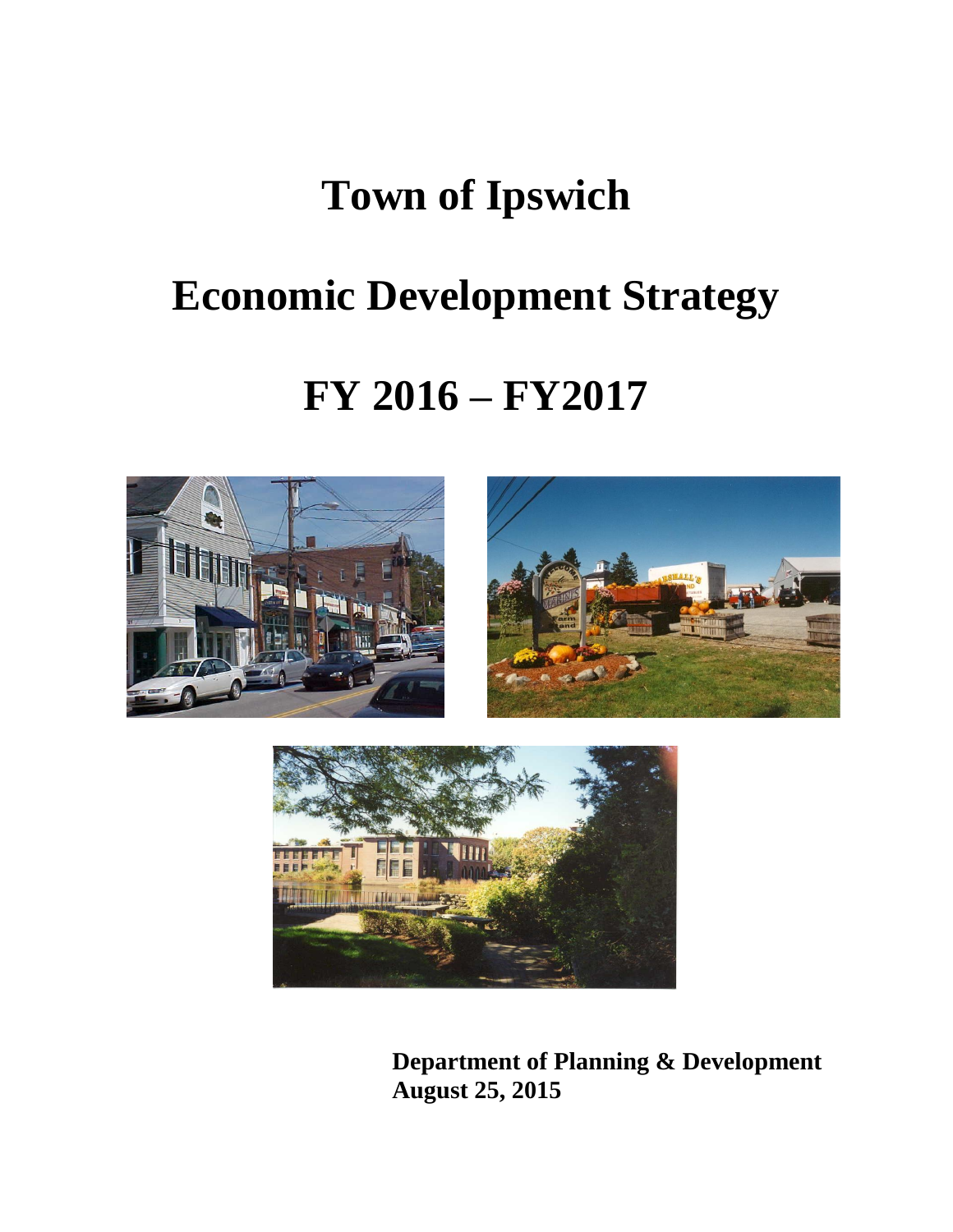## **Ipswich Economic Development Strategy FY 2016 – FY2017**

## **I. Introduction**

The *Ipswich Economic Development Strategy* (*"Strategy"*) is intended to serve as the guidance document for the Town of Ipswich's economic development efforts over the next two fiscal years. The *Strategy* is informed by, and consistent with, the *Downtown Retail Assessment (2014)*, the *Central Business District Plan (2009)*, the *Town Character Statement (2004)*, and the *2003 Community Development Plan.*

There are three components to the *Strategy*:

- Areas of Focus
- $\triangleright$  Strategic Approach
- $\triangleright$  Objectives/Action Items

Each of these components, along with the priorities and timetable for the recommended actions, is described below.

## **II. Areas of Focus**

The *Strategy* will focus on the following areas:

A. Business Mix/Clusters

Having a good mix of industry, retail, office, and service uses is beneficial not only to the residents of a community but also to the health of the local economy. Equally important is to build upon existing or burgeoning business clusters in town, such as distilleries/breweries, restaurants, and antique/resale businesses, with a focus on the use of locally grown or produced goods.

### B. Mixed use

Providing a mix of commercial and residential uses in one building, especially in the downtown, promotes activity during the evening hours and provides a built-in customer base.

C. Marketing

Promoting businesses and business districts, especially when promotional efforts complement each other, is a significant part of any successful economic development strategy.

### D. Built Environment

Providing adequate and well-maintained public infrastructure, as well as directional signs to direct visitors and customers to places of interest and businesses, is a meaningful way for town government to facilitate the success of a community's business and industry.

### E. Business Strategies

Another way that local government can help business owners grow their businesses is by offering them technical assistance.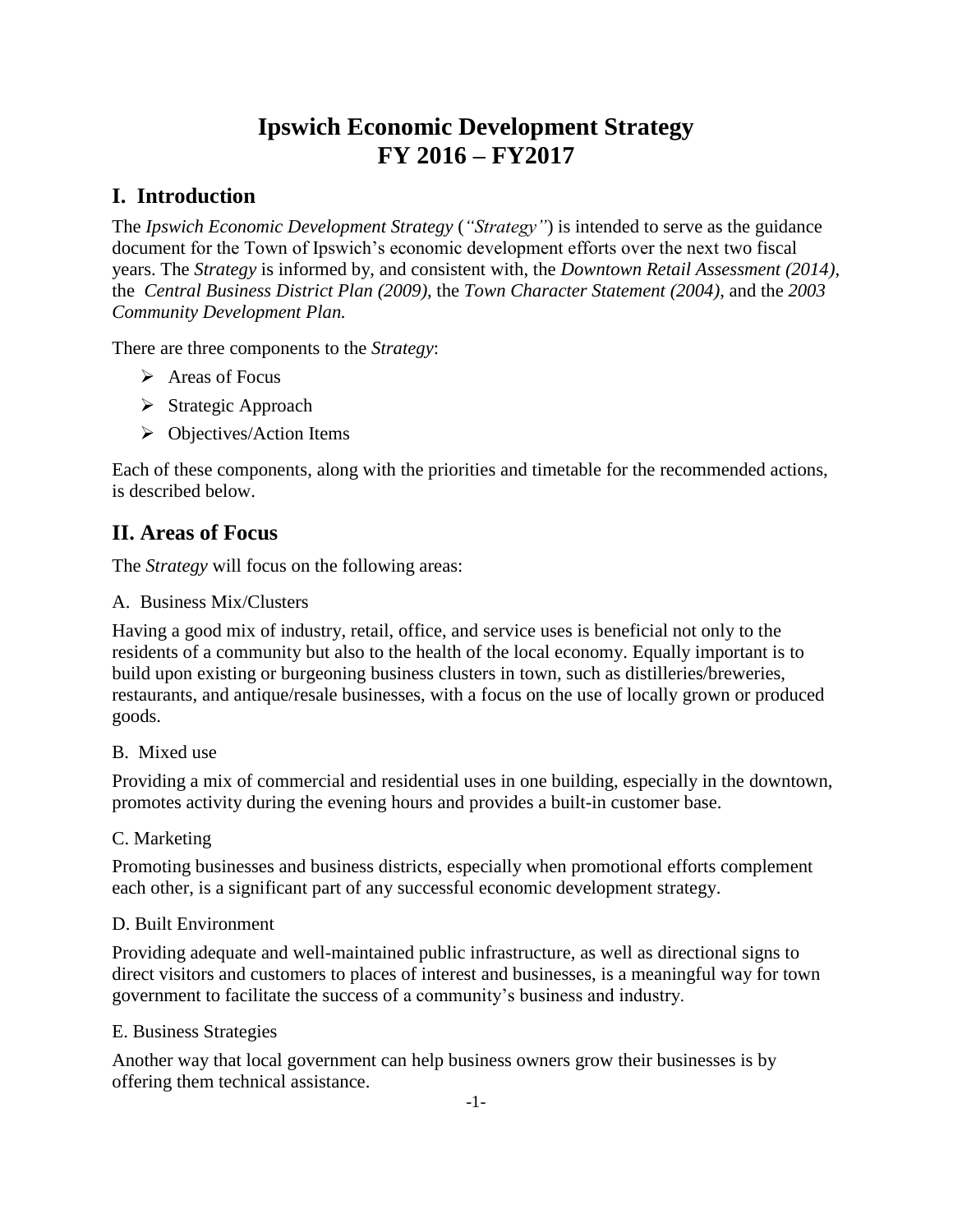## **III. Strategic Approach**

The *Strategy* will be built upon the following components:

### **A. Development/Enhancement of Key Partnerships**

The Department of Planning and Development, working cooperatively with the Recreation and Culture Department, will forge/deepen relationships with the following entities as part of its economic development strategy:

- *Ipswich Chamber of Commerce* (a nonprofit community-based group of individuals and organizations committed to improving Ipswich's economic well-being)
- *Ipswich Visitor Center* (a seasonal welcome center that provides information to visitors via volunteer guides, maps, brochures, and walking tours)
- *Ipswich Partnership* (a nonprofit association formed in 1995 to foster the revitalization of the downtown and the surrounding town center)
- *North Shore Chamber of Commerce* (a regional economic development organization which serves business and professional firms from every industry on the North Shore)
- *Center for Economic Development & Sustainability at Salem State College* (a regional research center that provides economic development resources)
- *Mass Office of Business Development* (a state agency whose mission is to strengthen the economy of and increase job growth throughout Massachusetts by assisting businesses seeking to expand or locate in the Commonwealth)

### **B. Communication with Business Community**

To ensure that the Town's economic development efforts satisfy the interests and expectations of the business community, the Planning Office will undertake and maintain the following communication with the business community:

- 1) Email "flashes" to all businesses in town which provides information about goings on in the business community, economic development efforts, and other matters of interest
- 2) Periodic meetings with business owners, either individually or collectively, at times convenient to the business community. This will likely include a meeting with the Ipswich Chamber of Commerce Board of Directors on a quarterly basis.

### **C. Establishment of Economic Development Advocacy Group**

The Advocacy Group, to be appointed by the town manager, will be comprised of persons associated with the following sectors or organizations: local banking and realtor community; downtown merchants; economic development/marketing professionals; Board of Selectmen; Finance Committee; and representatives of two major Ipswich employers, EBSCO and New England Biolabs. The Advocacy Group will be comprised of no more than ten members, and is expected to meet on a quarterly basis. Their initial meeting will be held in September of 2015.

The purpose of the Economic Development Advocacy Group is threefold: (1) provide guidance to the Planning Director; (2) serve as advocates of economic development strategy; and (3) facilitate the implementation of strategies and recommended actions.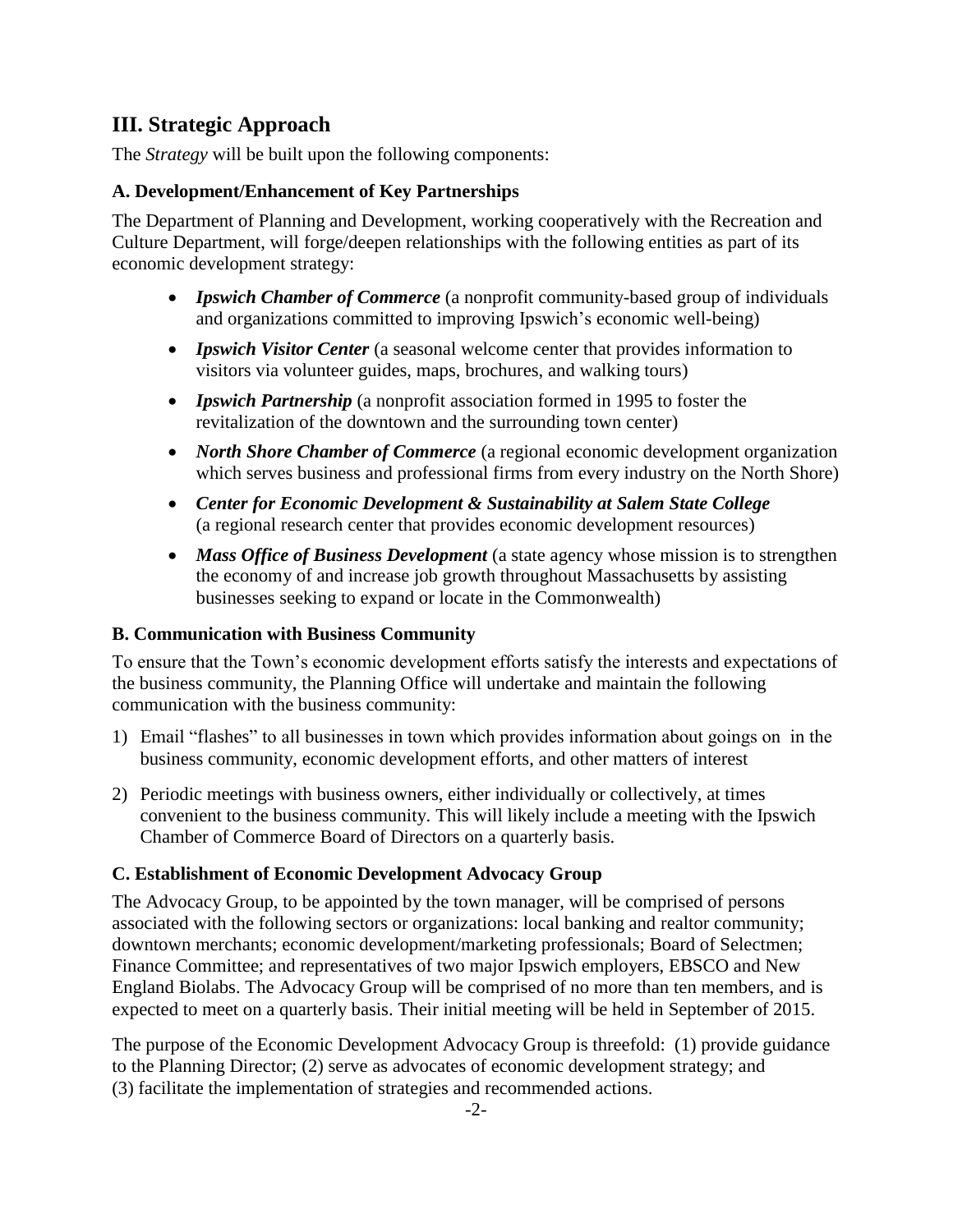## **IV. Objectives/Action Items**

#### **A. Objectives**

The objectives of the *Ipswich Economic Development Strategy* are as follows:

- Focus business recruitment and retention efforts on businesses that strengthen existing and burgeoning business clusters in town
- Align tourism activities/efforts with local businesses, both within and without the town center
- Facilitate efforts by the business community to use social media and technology to promote and grow their businesses
- Identify and solidify a sufficient mix of merchandise and service offerings in the downtown
- Provide an organized system for directing visitors to points of interest in town
- Enhance private investment by expending public dollars to improve and upgrade roads and other public infrastructure, particularly in the business and industrial districts.
- Ensure that local regulatory and permitting processes are clear and efficient, and are fairly and consistently implemented.

#### **B. Action Items**

To achieve the objectives identified above, the Planning Office, in collaboration with stakeholders and appropriate town officials, will undertake the following actions:

- **1. Develop design plans/implementation strategy for Hammatt Street lot reconfiguration**. Town has engaged a design team which developed reconfiguration options and presented them to the several owners of the lot as well as the Selectmen and the general public. Next step is to work with designers on a refined design and attempt to achieve consensus with property owners on both layout and operational issues.
- **2. Work with EBSCO on parking options that may involve public/private partnership.** EBSCO has found a way to add two to three hundred jobs within their existing downtown campus buildings, but is unable to supply the necessary parking on land that they control. The Town and EBSCO are exploring a cooperative strategy and outside funding that could produce a result that significantly benefits both EBSCO and the Town.
- **3. Implement Phase I of three phase wayfinding sign program and support Phase II development.** The 2015 Annual Town Meeting appropriated \$40,500 to fabricate and install signs identified in Phase I of the wayfinding sign program approved by the Selectmen in the fall of 2014. The signs, which will welcome visitors to town and direct them to points of interest, are expected to be installed by spring of 2016.